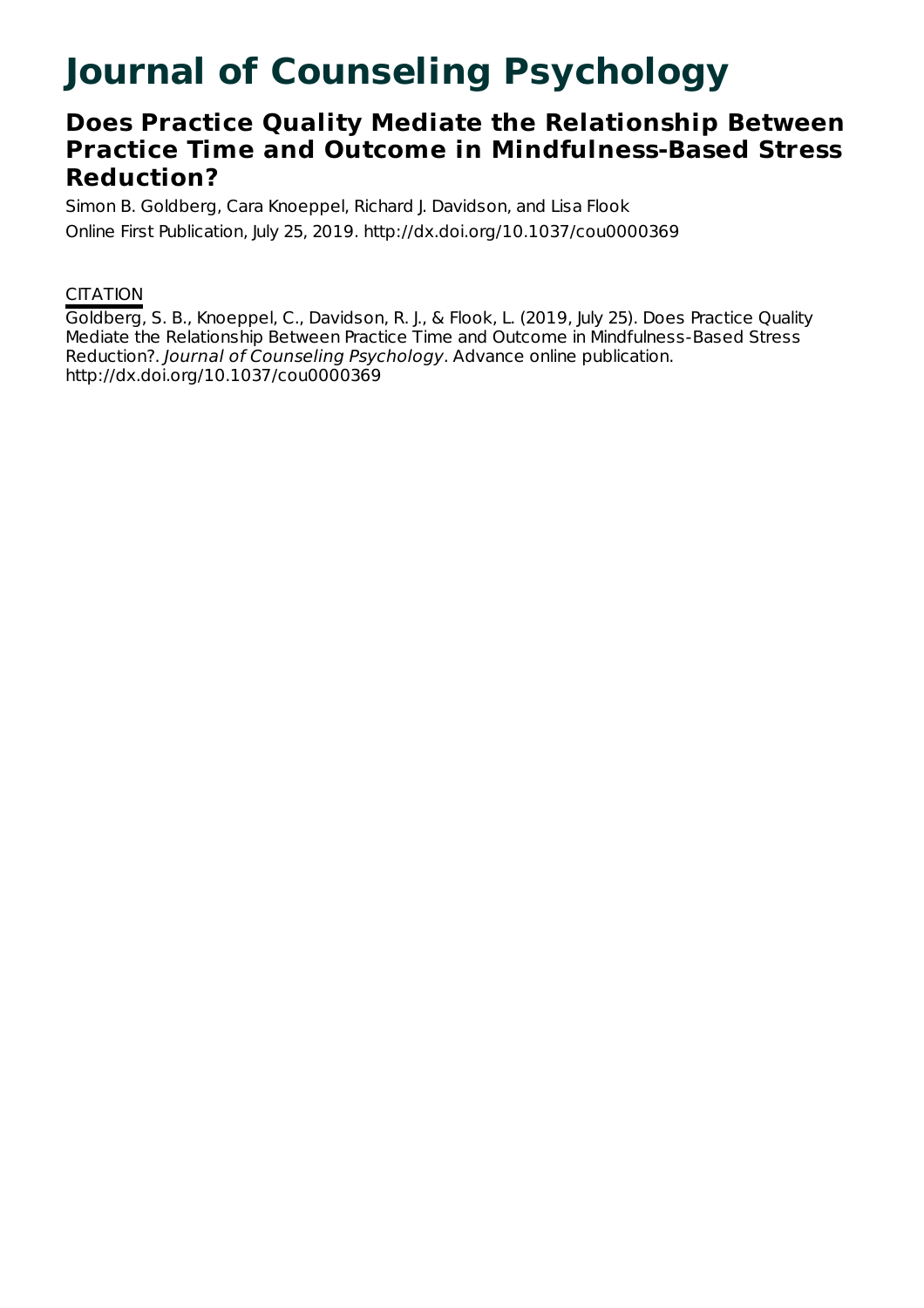

© 2019 American Psychological Association<br>0022-0167/19/\$12.00

http://dx.doi.org[/10.1037/cou0000369](http://dx.doi.org/10.1037/cou0000369)

### BRIEF REPORT

# Does Practice Quality Mediate the Relationship Between Practice Time and Outcome in Mindfulness-Based Stress Reduction?

Simon B. Goldberg University of Wisconsin–Madison

Cara Knoeppel University of Wisconsin–Madison and Florida State University

Richard J. Davidson University of Wisconsin–Madison

Lisa Flook University of Wisconsin–Madison and Learning Policy Institute, Palo Alto, California

Interventions based on mindfulness meditation are increasingly common and evidence exists supporting their use. However, questions remain regarding treatment mechanisms accounting for beneficial effects. The current study examined 1 candidate mechanism—mindfulness practice quality—as a mediator of the link between practice time and outcome within mindfulness-based stress reduction (MBSR). Participants  $(n = 96)$  completed measures of mindfulness and psychological symptoms at baseline and posttreatment. A weekly questionnaire assessed practice time and quality over the 8 weeks of MBSR. Multilevel models accounted for nesting within participants, MBSR groups, and instructors. Results generally supported the reliability and validity of a weekly single-item practice quality measure. Greater practice time was associated with improved practice quality  $(r = .48)$ . Increases in practice quality predicted improvements in self-report mindfulness and psychological symptoms ( $\beta$ s = .35, .30, and -.19,  $p$ s < .05), but not behavioral mindfulness ( $\beta = -.02$ ,  $p = .879$ ). In multilevel mediation models, improved practice quality mediated the link between practice time and changes in self-report mindfulness, suggesting improved practice quality functions as a mechanism linking practice time and outcome in MBSR. Future research evaluating practice quality in clinical samples, in tandem with intensive sampling paradigms (e.g., experience sampling) and objective (behavioral, physiological) outcomes may be warranted.

*Public Significance Statement*

This study suggests that improvement in practice quality functions as a mechanism linking meditation practice time and outcomes within mindfulness-based stress reduction.

*Keywords:* mindfulness, meditation, mindfulness-based stress reduction, practice quality

*Supplemental materials:* http://dx.doi.org/10.1037/cou0000369.supp

<sup>•</sup> [Simon B. Goldberg,](https://orcid.org/0000-0002-6888-0126) Department of Counseling Psychology and Center for Healthy Minds, University of Wisconsin–Madison; Cara Knoeppel, Center for Healthy Minds, University of Wisconsin–Madison, and Department of Educational Psychology and Learning Systems, Florida State University; Richard J. Davidson, Center for Healthy Minds, Department of Psychology, and Department of Psychiatry, University of Wisconsin– Madison; Lisa Flook, Center for Healthy Minds, University of Wisconsin– Madison, and Learning Policy Institute, Palo Alto, California.

This work was supported by the National Center for Complementary and Alternative Medicine (NCCAM) P01AT004952 to Richard J. Davidson and Mind and Life Institute Varela Award to Simon B. Goldberg. Support

for this research was also provided by the University of Wisconsin– Madison, Office of the Vice Chancellor for Research and Graduate Education with funding from the Wisconsin Alumni Research Foundation. Any views, findings, conclusions, or recommendations expressed in this publication do not necessarily reflect those of the Mind and Life Institute. Richard J. Davidson is the founder, president, and serves on the board of directors for the nonprofit organization, Healthy Minds Innovations, Inc.

Correspondence concerning this article should be addressed to Simon B. Goldberg, Department of Counseling Psychology, University of Wisconsin– Madison, 335 Education Building, 1000 Bascom Mall, Madison, WI 53706. E-mail: [sbgoldberg@wisc.edu](mailto:sbgoldberg@wisc.edu)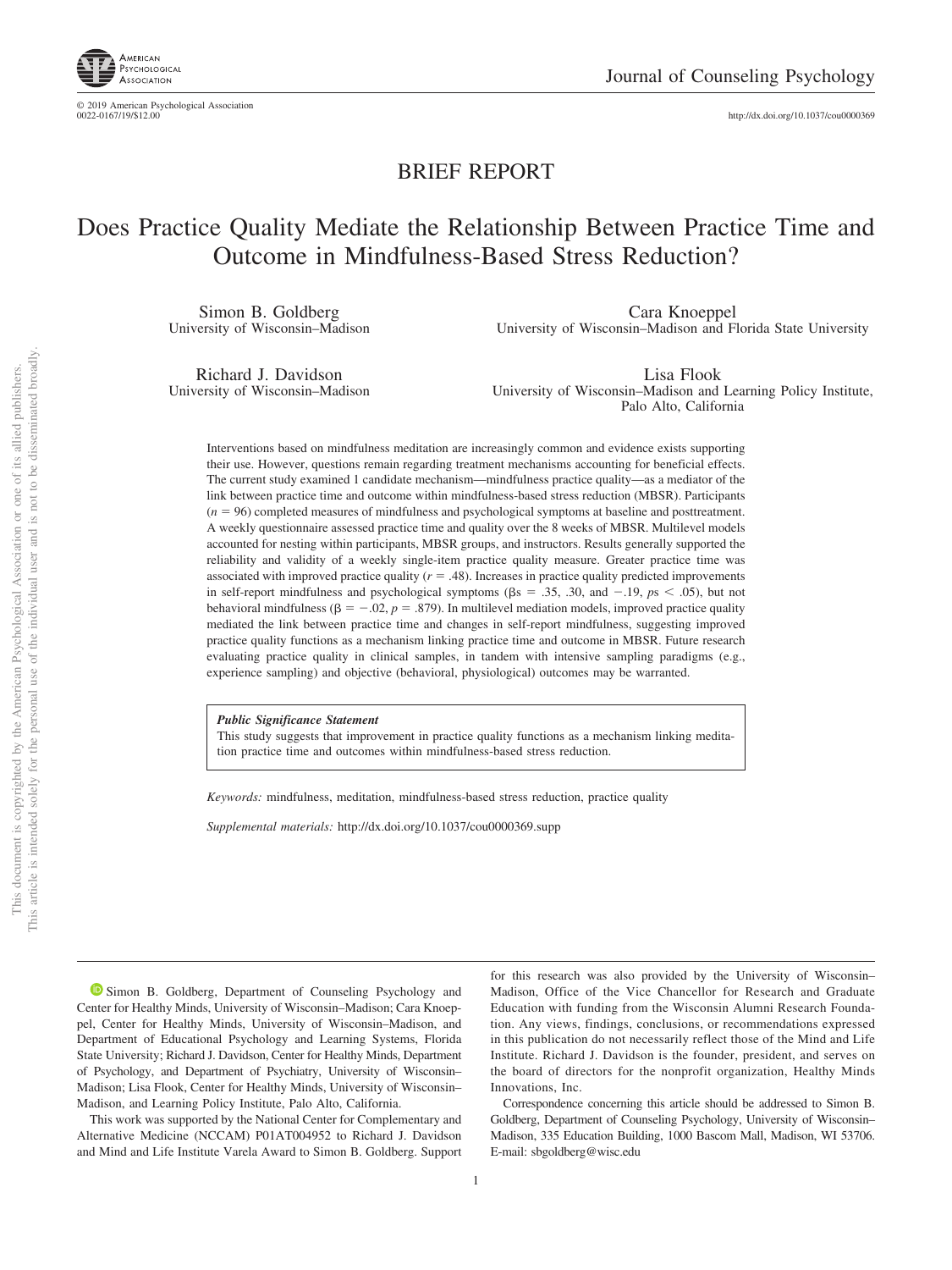"Practice does not make perfect, only perfect practice makes perfect." —Vince Lombardi

Psychosocial interventions based on mindfulness meditation have become an increasingly visible part of the health care landscape (Demarzo, Cebolla, & Garcia-Campayo, 2015). Epidemiological data suggest that among U.S. adults, utilization of meditation has more than tripled between 2012 and 2017 (4.1 to 14.2% used in the past year; Clarke, Barnes, Black, Stussman, & Nahin, 2018) and psychological reasons are among the most common motivations for practicing mindfulness meditation (e.g., 92% report using for stress management; [Burke, Lam, Stussman, & Yang,](#page-7-0) [2017\)](#page-7-0). While the original mindfulness-based intervention was designed to address chronic pain (Mindfulness-Based Stress Reduction [MBSR]; Kabat-Zinn, 2013), a variety of mindfulness-based interventions (MBIs) have now been developed targeting a variety of psychiatric conditions including depression, substance abuse, and eating disorders. Recent meta-analytic evidence suggests that these interventions perform on par with frontline, evidence-based treatments when compared directly (Goldberg et al., 2018).

The theoretical underpinnings of MBIs are derived from Buddhist contemplative practices emphasizing the cultivation of mindful attention that is present-focused and nonreactive (Kabat-Zinn, 2013). This occurs through increased meta-awareness (i.e., awareness of one's own mental processes) coupled with dereification of the contents of thought and perception (i.e., seeing thoughts as "just thoughts" rather than as objective reality; Wielgosz, Goldberg, Kral, Dunne, & Davidson, 2019). Within the theory of MBIs, mindfulness is developed through formal (e.g., sitting meditation) and informal (e.g., awareness in daily life) meditation practice, which lead to increased emotion regulation and improved wellbeing in the context of daily life (Wielgosz et al., 2019).

Research on MBIs has begun to turn from developing novel treatments to identifying key treatment ingredients and mechanisms of action (Gu, Strauss, Bond, & Cavanagh, 2015). These efforts are important not only for deepening scientific understanding of MBIs but also have direct relevance for optimizing the efficacy and acceptability of MBIs. Mindfulness meditation practice is a central treatment ingredient in MBIs and standardized MBIs often recommend participants engage in a substantial amount of home practice (e.g., 45 min per day, 6 days per week; Kabat-Zinn, 2013). However, overly burdensome home practice requirements may limit treatment adherence and acceptability (Adams et al., 2018). Thus, research investigating this aspect of MBIs is important at the current stage of research, both for a deeper understanding of treatment mechanisms and exploring potential facilitators and barriers to dissemination and implementation (Crane & Kuyken, 2013; Dimidjian & Segal, 2015).

While central to the theory of MBIs, mindfulness practice itself has to date remained largely a black box. Available evidence suggests that at the participant level, greater home practice is associated with larger reductions in psychological symptoms  $(r =$  $.26, k = 43$  studies; Parsons, Crane, Parsons, Fjorback, & Kuyken, 2017). Yet, the mechanisms through which practice time actually operates are unclear. Lacking a clear understanding of how practice time impacts outcome may limit participants' and instructors' ability to use this time most effectively.

One possibility consistent with the theory underlying MBIs is that practice time is important insofar as it facilitates improvement in the quality of one's mindfulness practice (i.e., implementation of mindfulness skills during practice periods; Del Re, Flückiger, Goldberg, & Hoyt, 2013). This notion is in keeping with literature on the development of expertise emphasizing focused, effortful practice versus simply acquiring experience or engaging in a more hobby-like or automated fashion (Ericsson, 2008). In theory, higher quality practice may both facilitate and reflect an individuals' acquisition of mindfulness skills relevant for daily life and therefore have a more proximal impact on treatment outcomes than practice time.

Two previous studies have examined the construct of practice quality within MBIs. Del Re et al. (2013) developed a seven-item measure—the Practice Quality–Mindfulness (PQM)— designed to assess MBSR participants' effortful, deliberate engagement during a period of mindfulness meditation practice. Results supported the measure's internal consistency, convergent and construct validity, and changes in PQM scores predicted pre–post changes in psychological symptoms. In a second study, Goldberg, Del Re, Hoyt, and Davis (2014) examined the PQM within a mindfulness-based smoking cessation intervention. The PQM again showed internal consistency and increased over the course of training. Replicating and extending Del Re et al. (2013), Goldberg et al. (2014) found that changes in practice quality (and not practice time) predicted psychological functioning at 5-month follow-up.

These studies highlight the potential importance of practice quality but fail to assess directly the possibility that improvement in practice quality functions as a proximal mechanism (i.e., mediator) linking practice time and outcome. This possibility is crucial to evaluate, as it can directly inform the implementation of MBIs. If practice quality indeed mediates the relationship between practice time and outcome, instructors and participants could be encouraged to emphasize and perhaps monitor quality (in addition to quantity) routinely over the course of MBIs (as in routine outcome monitoring; Wampold, 2015). Likewise, researchers could evaluate ways of enhancing this aspect of treatment in efforts to optimize the efficacy and acceptability of MBIs. Further, the existing literature examining the PQM as a predictor of outcome has been limited by small sample sizes (e.g.,  $ns = 19$  and 43; Del Re et al., 2013; Goldberg et al., 2014) and exclusive reliance on self-report measures of psychological variables.

The current study aimed to address these limitations and directly assess improvement in practice quality as a mediator linking practice time and outcomes within MBIs. This was examined in a sample of 96 MBSR participants drawn from a community setting. We included a combination of self-report measures assessing mindfulness and psychological symptoms along with a behavioral task purported to measure mindfulness. Formal tests of mediation [\(Tingley, Yamamoto, Hirose, Keele, & Imai, 2014\)](#page-8-0) were conducted within a multilevel model framework accounting for participant nesting within groups and instructors. Of note, the current study was not designed to test the efficacy of MBSR.

#### **Method**

#### **Participants and Procedure**

Participants were recruited from a local MBSR program in a medium-sized, Midwestern city. Members of the research team attended MBSR orientation sessions and provided a verbal de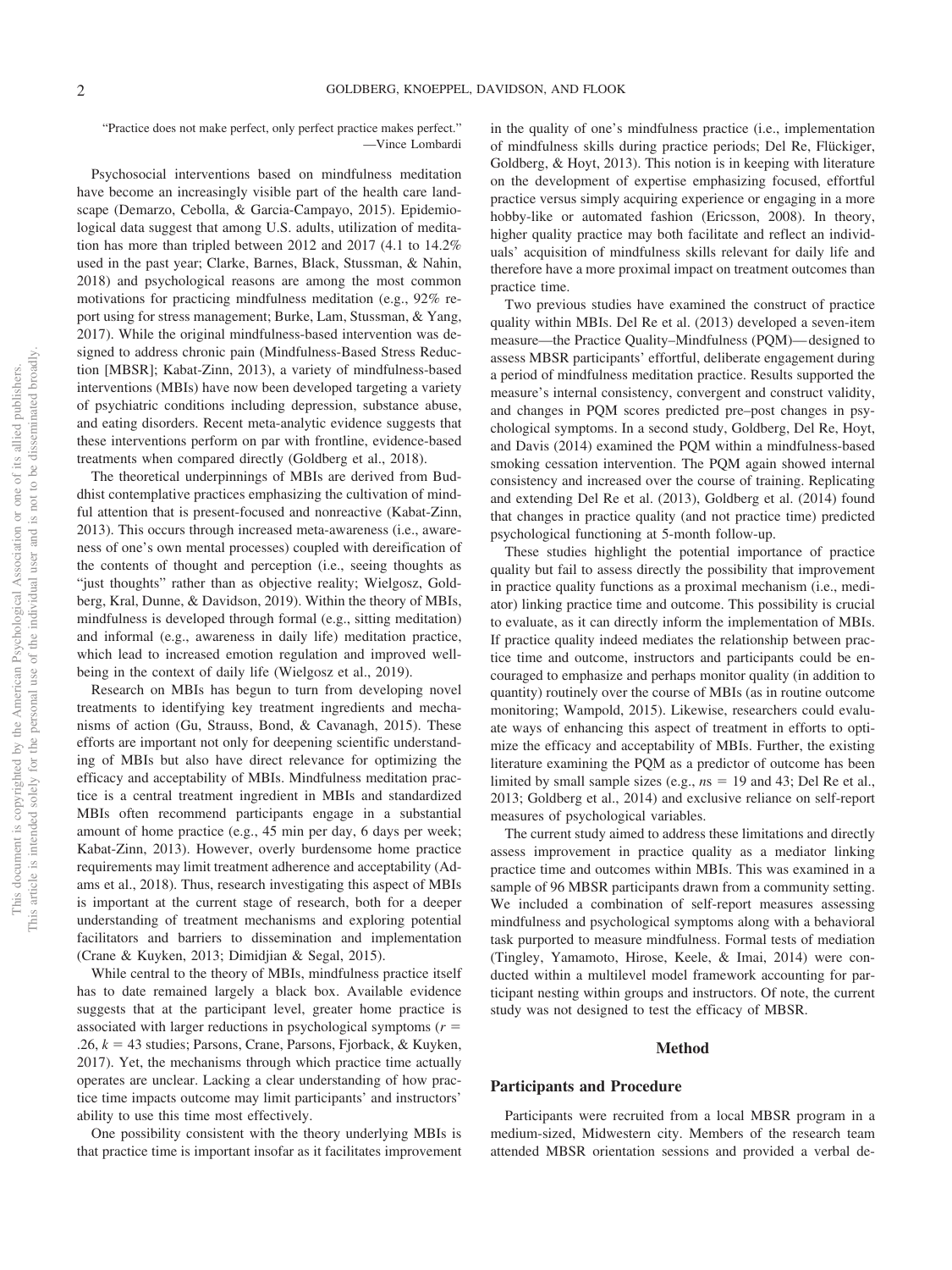scription of study procedures to prospective participants. All data collection occurred online. Procedures included the completion of an online survey and behavioral task (described below) at pre- and post-MBSR along with a brief, weekly questionnaire assessing mindfulness practice time and quality. Participants were paid \$50 for completing pre- and posttreatment measures. Study procedures were approved by the relevant Institutional Review Board.

A total of 215 individuals were offered participation in the study, with 122 providing consent and completing baseline measures, 96 completing at least two weekly questionnaire assessing practice time and quality (necessary for longitudinal growth curve models), and 89 completing all study procedures. Participants who completed weekly questionnaires did not differ from those who did not on any study variable ( $p > .050$ ). Demographics of the analytical sample are presented in [Table S1](http://dx.doi.org/10.1037/cou0000369.supp) in the online supplemental materials. The sample was predominantly White (82.3%), female  $(70.8\%)$ , college graduates  $(85.4\%)$ , aged  $47.61$   $(SD = 12.72)$ .

Following the orientation meeting, participants engaged in a standard, 8-week MBSR course (Kabat-Zinn, 2013). Participants were drawn from 18 classes taught by nine experienced instructors. Classes had on average  $15.78$  members  $(SD = 2.13)$  and  $5.67$ study participants  $(SD = 2.35, \text{range} = 2 \text{ to } 11)$ . Instructors taught between one and four classes  $(M = 2, SD = 1.12)$ . The MBSR program at this site has been offering courses for over 20 years. The MBSR instructors had on average 16.72 years of personal meditation practice  $(SD = 6.82)$ , 12.11 years  $(SD = 5.23)$  of meditation teaching experience, and had taught 24 MBSR courses  $(SD = 14.96)$ . Instructors were on average 56.25 years old  $(SD = 14.96)$ 9.04), White (88.9%), and female (66.7%).

#### **Measures**

**Baseline measures.** Two measures were collected only at baseline. These included a basic demographic questionnaire and the Marlowe-Crowne Social Desirability Scale–Short Form (MCSD; Reynolds, 1982). The MCSD is intended to capture participants' tendency to respond in a socially desirable (rather than accurate) way and has been used to model this response set bias. Higher scores indicate a greater tendency to respond in socially desirable ways. The 13-item MCSD that was used has shown good convergent validity with longer versions (Reynolds, 1982); internal consistency was acceptable (Kuder–Richardson  $=$ .72).

**Pre- and posttreatment measures: Mindfulness.** Three selfreport measures and one behavioral task assessed aspects of mindfulness (trait mindfulness, mindfulness practice quality) at pre- and posttreatment. The Five Facet Mindfulness Questionnaire (FFMQ; Baer, Smith, Hopkins, Krietemeyer, & Toney, 2006) is a widely used 39-item measure designed to assess mindfulness across five dimensions: acting with awareness, observing, describing, nonreactivity, and nonjudging. Responses range from 1 (*never or rarely true*) to 5 (*very often or always true*). A total score was computed across all items (range  $=$  39 to 195) to reduce the number of tests conducted and based on prior work demonstrating a hierarchical structure including all five factors (Baer et al., 2006). Higher scores indicate higher self-report trait mindfulness. Internal consistency was high ( $\alpha = .94$ ).

The Mindful Attention Awareness Scale (MAAS; [Brown &](#page-7-1) [Ryan, 2003\)](#page-7-1) is a widely used 15-item measure of present-moment awareness. Responses range from 1 (*almost always*) to 6 (*almost never*). The MAAS is responsive to mindfulness training, correlates in expected directions with measures of well-being, and differentiates between individuals with and without meditation experience [\(Brown & Ryan, 2003\)](#page-7-1). A total score was computed across all items (range  $= 15$  to 90), with a higher score reflecting greater mindful attention in daily life. Internal consistency reliability was high ( $\alpha = .90$ ).

The Breath Counting Task (BCT; Levinson, Stoll, Kindy, Merry, & Davidson, 2014) was administered as a behavioral measure of mindfulness. Based on a traditional mindfulness meditation technique, this task requires participants to count their breaths from 1 to 9 (Levinson et al., 2014). Participants are instructed to press the *j* key for all breaths between 1 and 8 and press the *k* key for the ninth breath. Breath counting accuracy is computed as the proportion of responses in which the appropriate key is pressed, with a higher accuracy score interpreted as greater behavioral mindfulness (range  $= 0.0$  to 1.0). The initial study validating the BCT found the measure to be reliable across time, correlated with self-report measures of mindfulness, able to differentiate meditators from meditation naïve controls, and associated with mood and meta-awareness (Levinson et al., 2014). A subsequent study also showed adequate test–retest reliability  $(ICC = .48)$  and found the BCT to be associated with measures of attention, although not with self-report mindfulness [\(Wong, Mas](#page-8-1)[sar, Chee, & Lim, 2018\)](#page-8-1).

The Practice Quality-Mindfulness (PQM; Del Re et al., 2013) was administered at pre- and posttreatment directly following the BCT. The PQM is a seven-item self-report measure intended to assess the degree to which an individual engages with mindfulness practice as intended (e.g., "During practice, I was struggling against having certain experiences [e.g., unpleasant thoughts, emotions, and/or bodily sensations].") Responses range from 0 to 100%. As noted, the PQM has shown structural, convergent, construct, and predictive validity (Del Re et al., 2013; Goldberg et al., 2014). A total score was computed by averaging across all items (range  $= 0$  to 100), with higher scores indicating higher self-report practice quality. Internal consistency reliability was adequate in the current sample ( $\alpha = .71$ ).

The Depression Anxiety and Stress Scale (DASS; Lovibond & Lovibond, 1995) is a widely used, 42-item measure assessing symptoms associated with anxiety and stress in the past week. The DASS has shown evidence for reliability (internal consistency, test–retest), structural, convergent, and discriminant validity and has been used to study both clinical and nonclinical manifestations of depression, anxiety, and stress (Brown, Chorpita, Korotitsch, & Barlow, 1997; Crawford & Henry, 2003). Responses range from 0 (*did not apply to me at all*) to 3 (*applied to me very much or most of the time*). A total score was computed by summing across all items (range  $= 0$  to 126) with a higher score indicating the presence of more psychological symptoms in the past week. Internal consistency reliability was high in the current sample ( $\alpha$  = .93).

#### **Weekly questionnaire.**

*Practice time.* Two items assessed average daily formal ("Approximately how many minutes per day did you engage in formal mindfulness practice [e.g., sitting meditation, body scan] this week?") and informal ("Approximately how many minutes per day did you engage in informal mindfulness practice [e.g., dropping-in,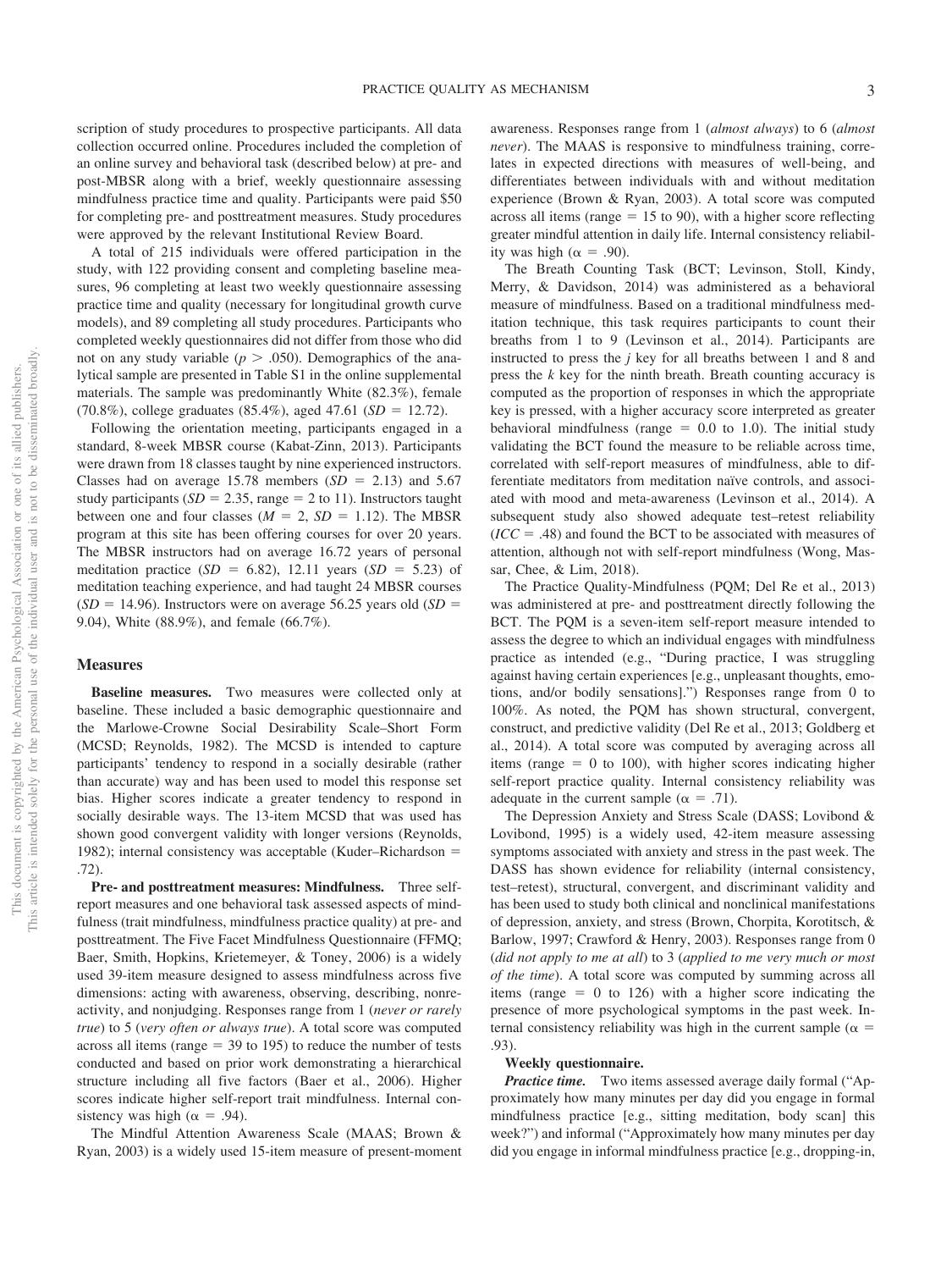mindful eating] this week?") practice in the past week. Total practice time was computed by summing across formal and informal practice. Practice time values were inspected for the possibility of reporting errors. Values greater than 120 min of either formal or informal practice were deemed likely errors (given the MBSR recommendation of 45 min). These responses were quite rare (1.6% and 0.5% of responses for formal and informal minutes, respectively) and were treated as missing in the primary models (i.e., participants' average practice time was computed without them). A sensitivity analysis was also conducted retaining raw practice time values.

Single-item PQM. In order to reduce participant burden and increase adherence to weekly online questionnaires, a single item assessed practice quality ("How would you rate the overall quality of your meditation practice?"). Participants responded on a 1 to 10 Likert-type scale, with higher scores indicating higher practice quality. Reliability and validity of the single-item PQM were assessed in the current study.

#### **Data Analysis**

Descriptive statistics were computed first, including models examining intercorrelations between baseline variables. Multilevel models were used to account for the nesting of observations within participants, instructors, and groups (Snijders & Bosker, 2012).

**Single-item PQM reliability and validity.** A series of models evaluated the validity and reliability of the single-item PQM. Test–retest reliability was assessed by examining stability across participants' first two single-item PQM scores. Convergent validity was assessed by examining the association between single-item PQM scores provided within the first week of MBSR and the full PQM administered at baseline following the BCT. Discriminant validity was assessed by examining the association between initial single-item PQM ratings and social desirability. Construct validity was assessed by examining changes in single-item PQM scores over the course of MBSR and by examining the association between changes in single-item PQM scores and overall practice time. Predictive validity was assessed by examining the association between changes in single-item PQM scores and changes in mindfulness and psychological symptoms over the course of **MBSR** 

**Changes in single-item PQM scores over time.** Longitudinal, multilevel models evaluated changes in single-item PQM scores over the course of MBSR using the "lme4" package (Bates, Mächler, Bolker, & Walker, 2015) in the R statistical software environment (R Core Team, 2018). Models were compared using  $\chi^2$  tests to assess improvements in fit associated with the addition of a quadratic time effect and random slopes. The final model included both random intercept and random slope components (see [Table S2](http://dx.doi.org/10.1037/cou0000369.supp) in the online supplemental materials). Random slope coefficients were extracted from the final model to reflect change in single-item PQM scores over the course of MBSR.

**Multilevel mediation.** Multilevel mediation models evaluated changes in single-item PQM scores as a mediator of the link between practice time and outcome. As a formal test of mediation, estimates of the indirect effect (i.e., effect of practice time on outcome through changes in practice quality) were examined using the "mediate" package with  $n = 1,000$  Monte Carlo draws for quasi-Bayesian approximation [\(Tingley et al., 2014\)](#page-8-0). Standardized versions of the outcome and predictor variables (i.e., z-transformed) were used to aid in interpretation.

**Sensitivity analyses.** Four sensitivity analyses assessed the robustness of the mediation findings. Models were run with unlikely practice time values retained (i.e., raw values), practice time restricted to formal practice, controlling for social desirability, and using nonparametric bootstrapped confidence intervals, which relax regression assumptions (Fox & Weisberg, 2011).

#### **Results**

#### **Descriptive Statistics**

Sample descriptive statistics are reported in [Table S1](http://dx.doi.org/10.1037/cou0000369.supp) in the online supplemental materials. Examination of correlations between study variables at baseline showed significant associations between several self-report outcomes and social desirability as well as between self-report mindfulness, practice quality, and psychological symptoms (see [Table S3](http://dx.doi.org/10.1037/cou0000369.supp) in the online supplemental materials). Behavioral mindfulness (BCT) was not associated with either self-report measure of mindfulness (FFMQ, MAAS) or with practice quality (full PQM;  $rs < .04$ ). Baseline BCT scores were also on average close to 1 (0.96), suggesting possible ceiling effects. Study variables were within recommended bounds for normality (Kim, 2013), with the exception of baseline BCT and informal practice time. Intraclass correlations representing the proportion of variance in scores occurring at the participant- (for weekly measures), group-, and instructor-levels of nesting are reported in [Table S4](http://dx.doi.org/10.1037/cou0000369.supp) in the online supplemental materials. No evidence of group or instructor effects was found for any outcome variable (*ICCs*  $\leq$  1%). A small proportion of variance in practice time appeared at the group level, although the bulk of the variance was participant-level  $(ICC = .60$  for total practice time). All nonresidual variance in single-item PQM ratings was participantlevel  $(ICC = .55)$ .

#### **Single-Item PQM Reliability and Validity**

A total of 570 single-item PQM ratings were provided, with a mean of 5.94 assessment per participant  $(SD = 1.43, \text{ range} = 2 \text{ to}$ 8). The single-item PQM showed adequate test–retest reliability between the first and second administration,  $r = .75$ ,  $p < .001$ . Evidence for convergent validity was found in a medium-sized positive association between the pretreatment full PQM (administered following the BCT) and single-item PQM scores provided within the first week of MBSR,  $r = .39$ ,  $p = .008$ . Initial singleitem PQM ratings were not associated with social desirability,  $r =$  $.11, p = .478$ , supporting the measure's discriminant validity. Construct validity was supported by a moderate, positive association between changes in single-item PQM ratings and average daily practice time,  $r = .48$ ,  $p < .001$ . Supporting the measure's predictive validity, increases in single-item PQM ratings were associated with higher posttreatment self-report mindfulness ( $\beta s =$ .35 and .30,  $ps < .001$  for FFMQ and MAAS, respectively) and lower psychological symptoms  $(\beta = -.19, p = .013)$  when controlling for pretreatment. Increases in single-item PQM scores were not associated with posttreatment behavioral mindfulness  $(\beta = -.02, p = .879).$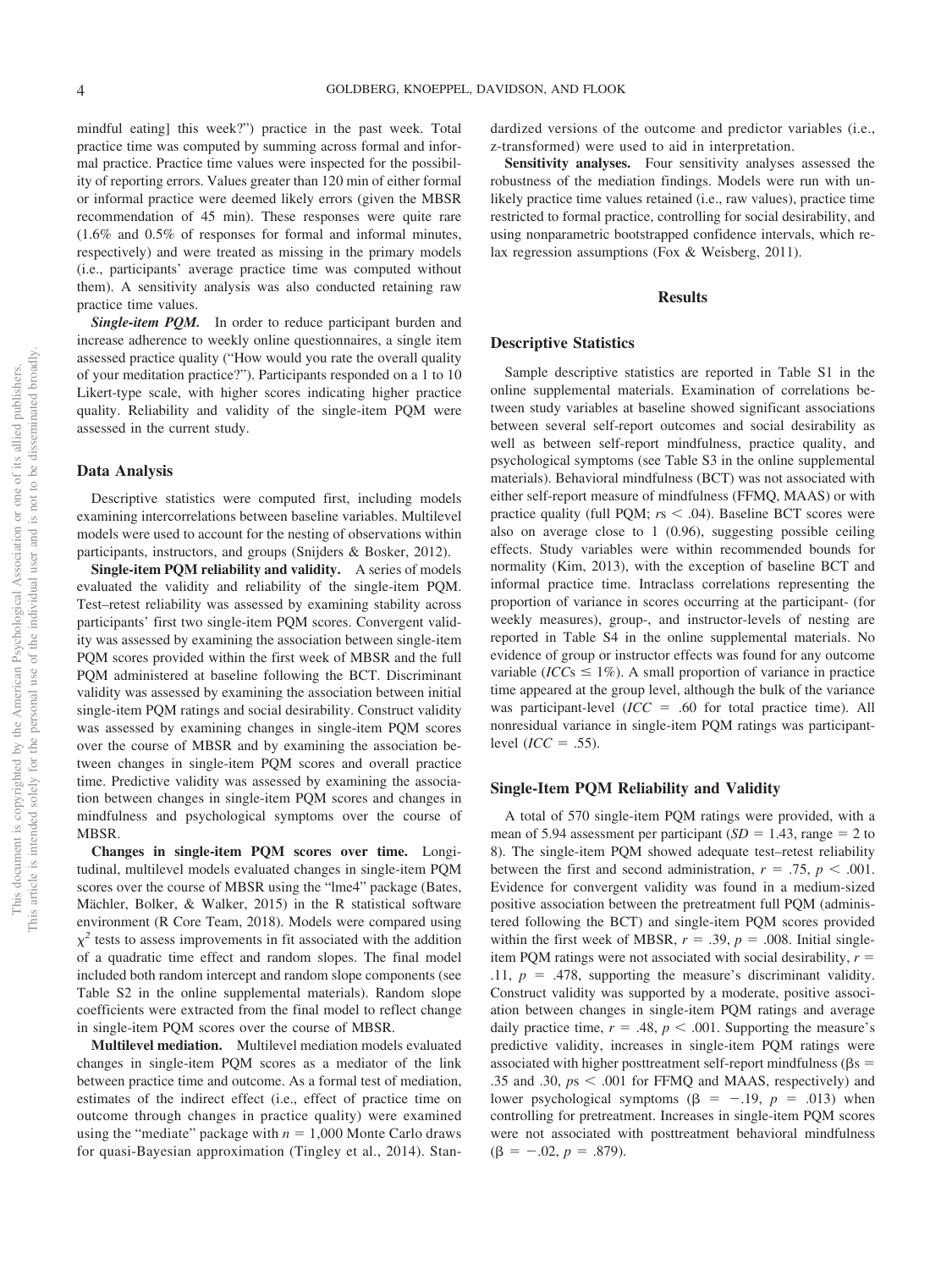#### **Changes in Single-Item PQM Scores Over Time**

A series of nested models assessed changes in single-item PQM scores over the course of MBSR. A model including both a fixed and random effect for time provided optimum fit (superior to models without these elements as well a model with an additional quadratic term for time; see [Table S5](http://dx.doi.org/10.1037/cou0000369.supp) in the online supplemental materials). The full final model is reported in [Table S6](http://dx.doi.org/10.1037/cou0000369.supp) in the online supplemental materials. The model indicated a positive fixed effect for time ( $B = 0.12$  per week,  $p < .001$ ). Random slope coefficients were extracted from this model representing participant-level changes in single-item PQM scores over time.

As a longitudinal test of the relationship between single-item PQM scores and practice time, a cross-level interaction was added to the final single-item PQM longitudinal model. A significant interaction was detected between time (in weeks) and average daily practice time  $(B = 0.004, t[87.64] = 2.51, p = .014)$ . As shown in [Figure S1](http://dx.doi.org/10.1037/cou0000369.supp) in the online supplemental materials, greater practice time predicted a steeper increase in practice quality on the single-item PQM.

#### **Multilevel Mediation**

As noted above, a significant relationship was found between practice time and improvement in practice quality (i.e., predictor and mediator; Baron & Kenny, 1986). In addition, greater overall practice time was associated with higher posttreatment self-report mindfulness ( $\beta = .28, p < .001$  and  $\beta = .24, p = .003$ , for FFMQ and MAAS, respectively) and lower posttreatment psychological symptoms ( $\beta = -.20$ ,  $p = .011$ , for DASS) when controlling for pretreatment (i.e., predictor and outcome). Practice time was not associated with posttreatment behavioral mindfulness ( $\beta = .03$ ,  $p = .764$ , for BCT) when controlling for pretreatment.

In multilevel mediation models, a significant indirect effect of practice time on changes in self-report mindfulness through improved practice quality was found suggesting mediation (average causal mediation effect [ACME]  $\beta$  = .14 [.06, .24],  $p < .001$ , and ACME  $\beta$  = .12 [.04, .22],  $p < .001$ , for FFMQ and MAAS, respectively). The indirect effect was not significant for psychological symptoms (ACME  $\beta = -.06$  [-.15, .03],  $p = .172$  for DASS) or behavioral mindfulness (ACME  $\beta = -.02$  [-.14, .10],  $p = .740$ ).

#### **Sensitivity Analyses**

Significance tests for estimates of the indirect effect of practice time through changes in practice quality were equivalent across four sensitivity analyses [\(Table S7](http://dx.doi.org/10.1037/cou0000369.supp) in the online supplemental materials), with two exceptions: a significant indirect effect of practice time on psychological symptoms through practice quality was present for the analyses using raw practice time values or formal practice time only  $(AMCEs = -.08, ps < .05)$ .

#### **Discussion**

The current study explored the possibility that improved mindfulness practice quality mediates the link between practice time and outcomes in the context of MBSR. Results corroborated two previous studies showing that practice quality predicts treatment outcome (Del Re et al., 2013; Goldberg et al., 2014). Importantly, results extended prior work showing practice quality may function as a mechanism underlying the beneficial effects of practice time, with improved practice quality acting as a mediator linking practice time and outcome. Given the novel assessment of practice quality using a single-item, reliability and validity evidence for this measure is important to consider prior to discussing the mediation results.

Several pieces of evidence supported the reliability and validity of the single-item PQM. The single-item PQM showed adequate test–retest reliability, modest convergent validity (with the full PQM at baseline), and discriminant validity (uncorrelated with social desirability). Construct validity was supported by increases in single-item PQM scores over the course of MBSR and a strong relationship between changes in single-item PQM scores and total practice time. Supporting the measure's predictive validity, increases in single-item PQM scores predicted improvements at posttreatment in several study outcomes including self-report mindfulness and psychological symptoms, although not behavioral mindfulness. The lack of association with improvements in behavioral mindfulness may reflect a limitation of the single-item PQM. It may also reflect limitations of the BCT, which was uncorrelated with self-report mindfulness at baseline in the current sample and appeared at risk for ceiling effects. However, taken together, the single-item PQM appeared to have generally desirable psychometric features.

Evidence for reliability and validity of the single-item PQM is notable particularly given single-item measures are likely to be less reliable (i.e., more confounded with error variance; Crocker & Algina, 2008) attenuating tests of validity. Reasonable concerns about the use of single-item measures have been made, and simulation studies suggest that single-item scales rarely match the predictive validity of multi-item scales (Diamantopoulos, Sarstedt, Fuchs, Wilczynski, & Kaiser, 2012). However, single-item scales with strong psychometric properties have been developed (e.g., de Boer et al., 2004) and their use has been recommended within intensive sampling paradigms (e.g., daily diary, experience sampling; Fisher & To, 2012).

Longitudinal models further clarified changes in single-item PQM scores over the course of MBSR. A significant random slope coefficient indicated that participants varied in their rate of change in single-item PQM scores over the course of MBSR. Supporting a theory-specified link between practice time and practice quality, a cross-level interaction indicated that change in single-item PQM scores were steeper for participants with higher average practice time.

Finally, multilevel mediation models indicated an indirect effect of practice time on posttreatment self-reported mindfulness mediated through improvements in practice quality. This effect was robust across four sensitivity analyses, suggesting it is not driven by treatment of practice time outliers, inclusion of informal practice, social desirability, or violation of regression assumptions. Practice quality did not mediate effects on psychological symptoms in the primary model, although an indirect effect was detected when using raw practice time values and restricting to formal practice. The possibility that certain kinds of practice (i.e., formal vs. informal) relate differently to practice quality could be explored further. There was no evidence for mediation effects on behavioral mindfulness.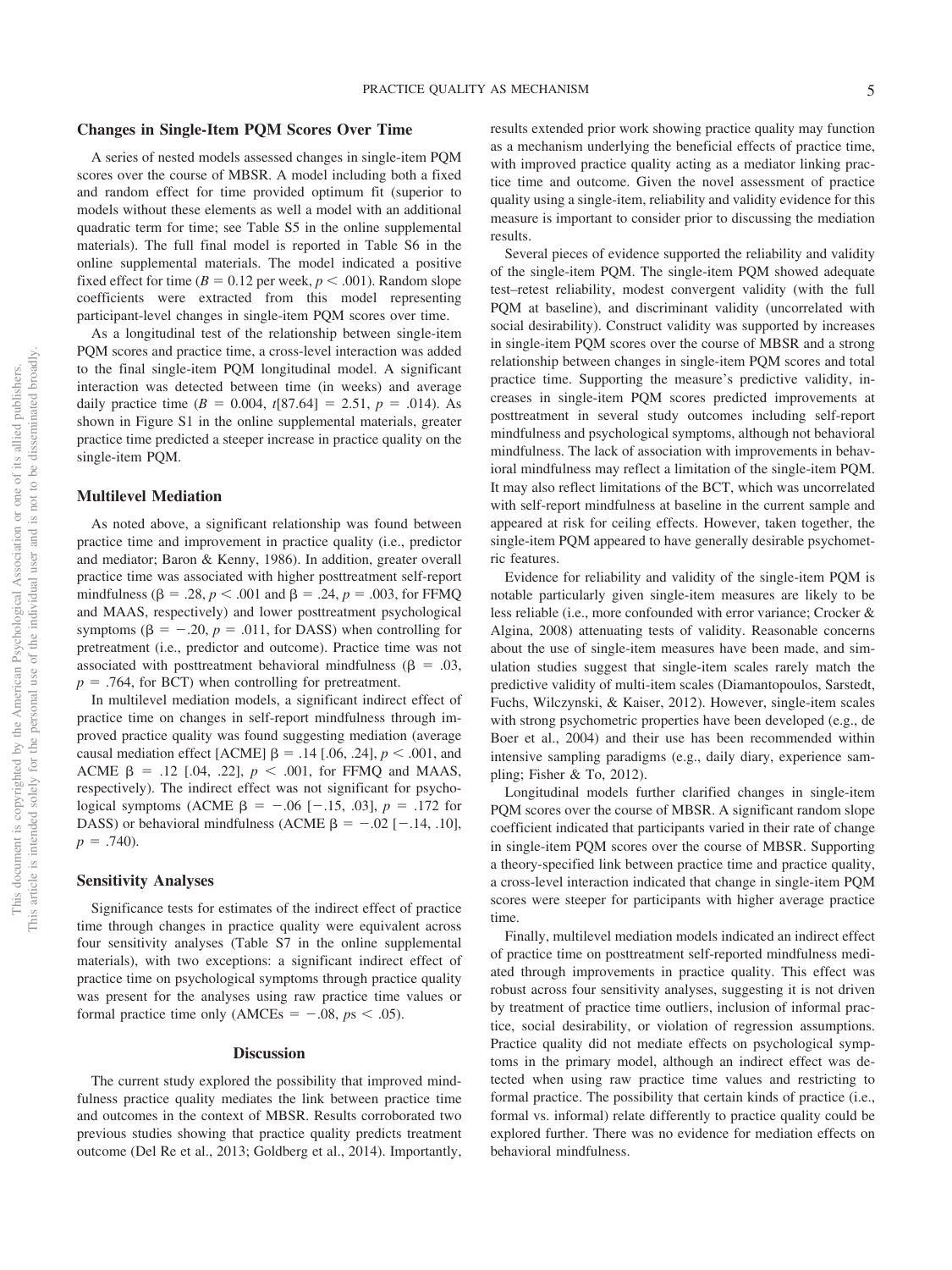Taken together, our findings suggest practice quality is an important mechanism within the context of MBIs given changes in single-item PQM scores mediated the link between practice time and two commonly used self-report measures of mindfulness (FFMQ, MAAS). Although not without substantial psychometric and conceptual limitations (Goldberg et al., 2019), self-report mindfulness appears to tap psychological tendencies at least partially responsible for the therapeutic effects of MBSR and MBCT (Gu et al., 2015). A process variable that predicts improvements on these measures may be of scientific and clinical value.

Several research and clinical implications are worth noting. From a clinical standpoint, this study suggests that, similar to the development of other skills (Ericsson, 2008), the quality of one's mindfulness practice matters. Thus, rather than solely encouraging participants to engage in a certain quantity of practice, emphasis should also be placed on engaging in high quality practice. Within the context of MBSR, in which participants are often relatively naïve to meditation practice, this deliberate, high-quality practice may primarily involve applying appropriate effort during meditation practice (Bodhi, 2005) and gently discouraging the mind from freely engaging in habitual mental tendencies (e.g., mind wandering). Encouraging participants to attend to the quality of their practice may need to be done delicately, so as not to generate counterproductive attitudinal stances (e.g., harsh self-judgment, strained effort). At more advanced stages of practice (i.e., longterm meditation practitioners), the meaning of practice quality may shift, perhaps becoming less deliberate and more intuitive as mental habits are more deeply inculcated and an individual is better able to effortlessly monitor performance (Ericsson, 2008). Of course, the current results do not suggest that practice time is unimportant, but rather its importance may occur through its association with improved practice quality. Practice quality may be a useful clinical feature for MBSR participants and instructors to track, in keeping with routine outcome monitoring and measurement-based care (Wampold, 2015). Stagnant or deteriorating practice quality could alert instructors and participants of difficulties that need to be addressed.

From a research standpoint, our results support future work examining this aspect of MBIs. Results suggest that practice quality may be a modifiable mechanism that influences outcomes within MBIs (i.e., changes in self-report mindfulness and psychological symptoms). However, research in this area is nascent. Researchers studying MBIs could consider including measures of practice quality in future studies, particularly within clinical samples in which symptom change is more likely (e.g., MBCT for depression). The single-item measure used here may be one minimally burdensome measure to consider, although a multi-item scale such as the full PQM (Del Re et al., 2013) may be preferred (Diamantopoulos et al., 2012).

It would also be valuable to more thoroughly interrogate the relationship between practice time, practice quality, and outcome; for example, through randomly assigning participants to dosage conditions. More frequent assessment of practice quality (e.g., after each period of formal meditation) and outcomes (e.g., through experience sampling paradigms) may help further unpack these relationships. In particular, such a design could help clarify causal relationships between practice quality and outcome. Broadly, it would be useful to better understand what factors influence participants' ratings of practice quality. It may be that practice quality is partially an epiphenomenon of changes in psychological symptoms and increases in mindfulness (i.e., practice is perceived as high quality when these changes are occurring). This possibility of bidirectional or reverse causality is akin to issues raised in the therapeutic alliance literature (Flückiger, Del Re, Wampold, & Horvath, 2018) and could be explored using intensive longitudinal data (e.g., Falkenström, Granström, & Holmqvist, 2013).

Future studies could also include additional objective outcome measures or mindfulness teacher-rated measures of practice quality to rule out the possibility that links between practice quality and outcome are driven by monomethod bias (e.g., social desirability). It would also be helpful to validate self-report practice quality in a laboratory setting with both behavioral (e.g., mind-wandering probes) and psychophysiological measures (e.g., autonomic arousal, stress hormones) drawn from the nomological network of practice quality (Levinson et al., 2014). Experience sampling paradigms could assess practice quality in daily life. Lastly, it may be worthwhile exploring the nature of practice quality among longterm practitioners, for whom practice may function differently (Ericsson, 2008).

The current study has several important limitations. First, we relied heavily on self-report measures of practice quality, practice time, and outcome. As noted, this may have inflated the observed associations through response set biases (e.g., social desirability). This potential confound may have been attenuated for changes in single-item PQM scores that were derived from random slope coefficients (presumably less susceptible to efforts to respond in a socially desirable way). Further, results were unchanged in models controlling for social desirability. While we included a behavioral measure purported to measure mindfulness to further assess this source of bias, the lack of association between the BCT and self-report mindfulness at baseline as well as potential ceiling effects on the measure raises questions regarding its construct validity. Second, as noted previously (Goldberg et al., 2014), self-assessment of practice quality may be difficult and unreliable, particularly when an individual is less familiar with mindfulness practice and may also have lower meta-awareness (Grossman, 2011). Our use of a single-item practice quality measure may have exacerbated these psychometric limitations and further reduced reliability and validity. Similarly, our single-item measure did not include key aspects of deliberate practice (e.g., opportunities for feedback), making it unclear whether it can be construed as assessing deliberate practice per se. Third, practice time and quality were assessed weekly (rather than daily, or per meditation practice period), which may have introduced recall biases and error (Shiffman, Stone, & Hufford, 2008). Fourth, a portion of the sample did not complete weekly questionnaires and/or posttreatment measures and were thus excluded from some analyses. Although those who withdrew did not differ from those retained in the study on baseline demographic or outcome measures and attrition is to be expected in a primarily remote study design (e.g., Arean et al., 2016), it is still conceivable that attrition may have influenced the pattern of findings. Fifth, while larger than previous studies of practice quality, the current sample size was relatively modest and true effects may have gone undetected due to Type II error. Sixth, the sample was predominantly White, educated, and female, which may limit generalizability to other demographics. It is vital that future MBI research include more diverse participant samples.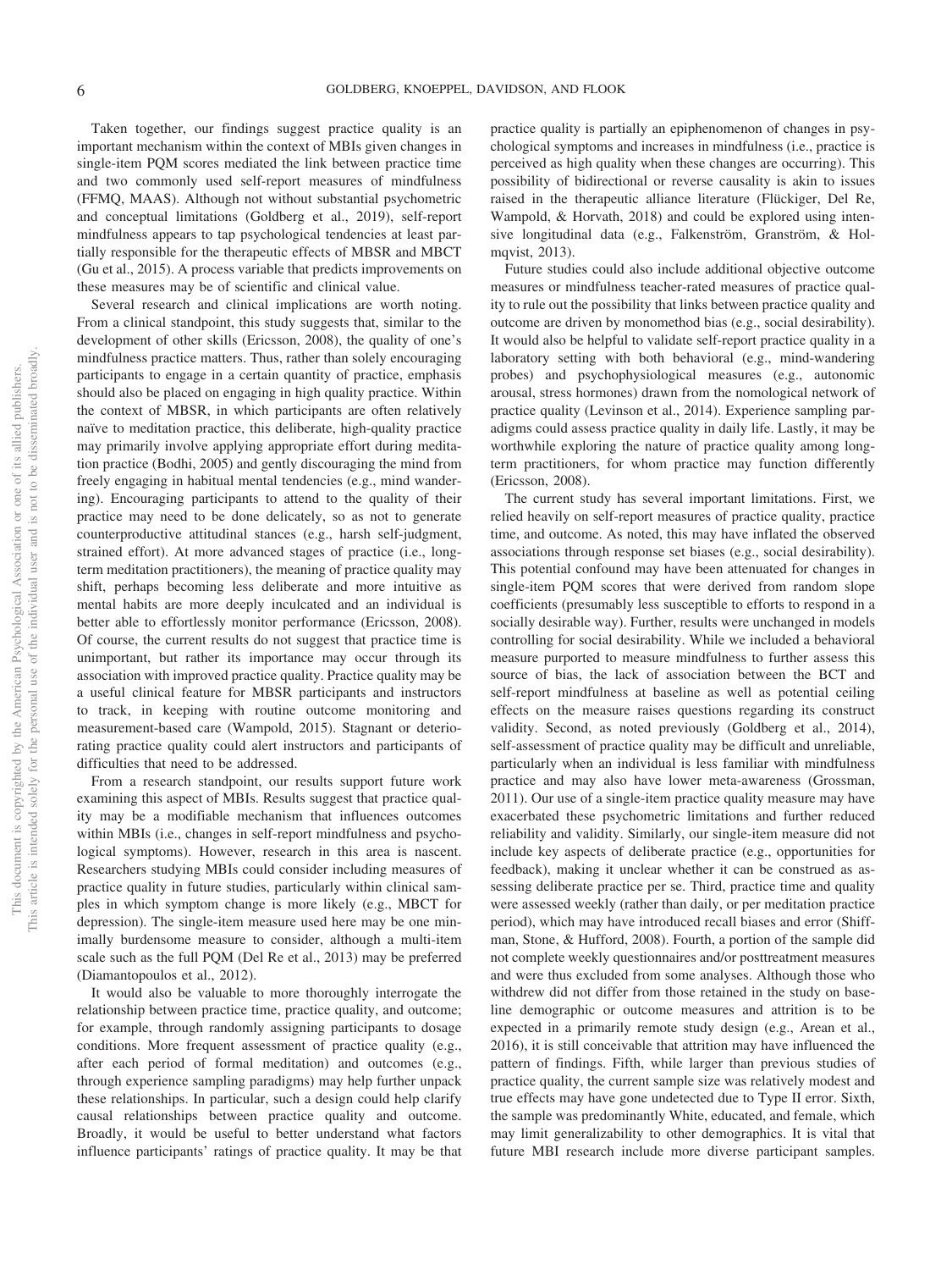Seventh, our use of a nonclinical sample may have restricted the range of psychological symptoms and decreased statistical power. Eighth, our study lacked a follow-up assessment point, so the persistence of the observed patterns is unclear.

These limitations notwithstanding, the current study extends prior research on practice quality within MBIs by demonstrating improvements in practice quality mediate the link between practice time and outcome. Thus, practice time appears impactful in the extent to which it leads to improved practice quality. This work adds to efforts to optimize the delivery of MBIs within health care (Crane & Kuyken, 2013), settings in which questions regarding the necessary dosage of home practice may directly impact the acceptability of treatment. Further, this study introduces a single-item practice quality measure that could be monitored routinely, providing MBI instructors and participants information predictive of posttreatment outcomes.

#### **References**

- Adams, Z. W., Sieverdes, J. C., Brunner-Jackson, B., Mueller, M., Chandler, J., Diaz, V., . . . Treiber, F. A. (2018). Meditation smartphone application effects on prehypertensive adults' blood pressure: Dose– response feasibility trial. *Health Psychology, 37,* 850 – 860. [http://dx.doi](http://dx.doi.org/10.1037/hea0000584) [.org/10.1037/hea0000584](http://dx.doi.org/10.1037/hea0000584)
- Arean, P. A., Hallgren, K. A., Jordan, J. T., Gazzaley, A., Atkins, D. C., Heagerty, P. J., & Anguera, J. A. (2016). The use and effectiveness of mobile apps for depression: Results from a fully remote clinical trial. *Journal of Medical Internet Research, 18,* e330. [http://dx.doi.org/10](http://dx.doi.org/10.2196/jmir.6482) [.2196/jmir.6482](http://dx.doi.org/10.2196/jmir.6482)
- Baer, R. A., Smith, G. T., Hopkins, J., Krietemeyer, J., & Toney, L. (2006). Using self-report assessment methods to explore facets of mindfulness. *Assessment, 13,* 27– 45.<http://dx.doi.org/10.1177/1073191105283504>
- Baron, R. M., & Kenny, D. A. (1986). The moderator–mediator variable distinction in social psychological research: Conceptual, strategic, and statistical considerations. *Journal of Personality and Social Psychology, 51,* 1173–1182.<http://dx.doi.org/10.1037/0022-3514.51.6.1173>
- Bates, D., Mächler, M., Bolker, B., & Walker, S. (2015). Fitting linear mixed-effects models using lme4. *Journal of Statistical Software, 67,* 1– 48.<http://dx.doi.org/10.18637/jss.v067.i01>
- Bodhi, B. (2005). *In the Buddha's words: An anthology of discourses from the Pali Canon*. Somerville, MA: Wisdom Publications.
- <span id="page-7-1"></span>Brown, K. W., & Ryan, R. M. (2003). The benefits of being present: Mindfulness and its role in psychological well-being. *Journal of Personality and Social Psychology, 84,* 822– 848. [http://dx.doi.org/10.1037/](http://dx.doi.org/10.1037/0022-3514.84.4.822) [0022-3514.84.4.822](http://dx.doi.org/10.1037/0022-3514.84.4.822)
- Brown, T. A., Chorpita, B. F., Korotitsch, W., & Barlow, D. H. (1997). Psychometric properties of the Depression Anxiety Stress Scales (DASS) in clinical samples. *Behaviour Research and Therapy, 35,* 79 – 89. [http://dx.doi.org/10.1016/S0005-7967\(96\)00068-X](http://dx.doi.org/10.1016/S0005-7967%2896%2900068-X)
- <span id="page-7-0"></span>Burke, A., Lam, C. N., Stussman, B., & Yang, H. (2017). Prevalence and patterns of use of mantra, mindfulness and spiritual meditation among adults in the United States. *BMC Complementary and Alternative Medicine, 17,* 316.<http://dx.doi.org/10.1186/s12906-017-1827-8>
- Clarke, T. C., Barnes, P. M., Black, L. I., Stussman, B. J., & Nahin, R. L. (2018). *Use of yoga, meditation, and chiropractors among U.S. adults aged 18 and over*. Hyattsville, MD: National Center for Health Statistics.
- Crane, R. S., & Kuyken, W. (2013). The implementation of mindfulnessbased cognitive therapy: Learning from the U. K. health service experience. *Mindfulness, 4,* 246 –254. [http://dx.doi.org/10.1007/s12671-012-](http://dx.doi.org/10.1007/s12671-012-0121-6) [0121-6](http://dx.doi.org/10.1007/s12671-012-0121-6)
- Crawford, J. R., & Henry, J. D. (2003). The Depression Anxiety Stress Scales (DASS): Normative data and latent structure in a large non-

clinical sample. *British Journal of Clinical Psychology, 42,* 111–131. <http://dx.doi.org/10.1348/014466503321903544>

- Crocker, L., & Algina, J. (2008). *Introduction to classical and modern test theory*. Mason, OH: Cengage Learning.
- de Boer, A. G., van Lanschot, J. J., Stalmeier, P. F., van Sandick, J. W., Hulscher, J. B., de Haes, J. C., & Sprangers, M. A. (2004). Is a single-item visual analogue scale as valid, reliable and responsive as multi-item scales in measuring quality of life? *Quality of Life Research, 13,* 311–320.<http://dx.doi.org/10.1023/B:QURE.0000018499.64574.1f>
- Del Re, A. C., Flückiger, C., Goldberg, S. B., & Hoyt, W. T. (2013). Monitoring mindfulness practice quality: An important consideration in mindfulness practice. *Psychotherapy Research, 23,* 54 – 66. [http://dx.doi](http://dx.doi.org/10.1080/10503307.2012.729275) [.org/10.1080/10503307.2012.729275](http://dx.doi.org/10.1080/10503307.2012.729275)
- Demarzo, M. M. P., Cebolla, A., & Garcia-Campayo, J. (2015). The implementation of mindfulness in healthcare systems: A theoretical analysis. *General Hospital Psychiatry, 37,* 166 –171. [http://dx.doi.org/](http://dx.doi.org/10.1016/j.genhosppsych.2014.11.013) [10.1016/j.genhosppsych.2014.11.013](http://dx.doi.org/10.1016/j.genhosppsych.2014.11.013)
- Diamantopoulos, A., Sarstedt, M., Fuchs, C., Wilczynski, P., & Kaiser, S. (2012). Guidelines for choosing between multi-item and single-item scales for construct measurement: A predictive validity perspective. *Journal of the Academy of Marketing Science, 40,* 434 – 449. [http://dx](http://dx.doi.org/10.1007/s11747-011-0300-3) [.doi.org/10.1007/s11747-011-0300-3](http://dx.doi.org/10.1007/s11747-011-0300-3)
- Dimidjian, S., & Segal, Z. V. (2015). Prospects for a clinical science of mindfulness-based intervention. American Psychologist, 70, 593-620. <http://dx.doi.org/10.1037/a0039589>
- Ericsson, K. A. (2008). Deliberate practice and acquisition of expert performance: A general overview. *Academic Emergency Medicine, 15,* 988 –994.<http://dx.doi.org/10.1111/j.1553-2712.2008.00227.x>
- Falkenström, F., Granström, F., & Holmqvist, R. (2013). Therapeutic alliance predicts symptomatic improvement session by session. *Journal of Counseling Psychology, 60,* 317–328. [http://dx.doi.org/10.1037/](http://dx.doi.org/10.1037/a0032258) [a0032258](http://dx.doi.org/10.1037/a0032258)
- Fisher, C. D., & To, M. L. (2012). Using experience sampling methodology in organizational behavior. *Journal of Organizational Behavior, 33,* 865– 877.<http://dx.doi.org/10.1002/job.1803>
- Flückiger, C., Del Re, A. C., Wampold, B. E., & Horvath, A. O. (2018). The alliance in adult psychotherapy: A meta-analytic synthesis. *Psychotherapy, 55,* 316 –340.<http://dx.doi.org/10.1037/pst0000172>
- Fox, J., & Weisberg, S. (2011). *An R companion to applied regression* (2nd ed.). Thousand Oaks, CA: Sage.
- Goldberg, S. B., Del Re, A. C., Hoyt, W. T., & Davis, J. M. (2014). The secret ingredient in mindfulness interventions? A case for practice quality over quantity. *Journal of Counseling Psychology, 61, 491-497*. <http://dx.doi.org/10.1037/cou0000032>
- Goldberg, S. B., Tucker, R. P., Greene, P. A., Davidson, R. J., Wampold, B. E., Kearney, D. J., & Simpson, T. L. (2018). Mindfulness-based interventions for psychiatric disorders: A systematic review and metaanalysis. *Clinical Psychology Review, 59,* 52– 60. [http://dx.doi.org/10](http://dx.doi.org/10.1016/j.cpr.2017.10.011) [.1016/j.cpr.2017.10.011](http://dx.doi.org/10.1016/j.cpr.2017.10.011)
- Goldberg, S. B., Tucker, R. P., Greene, P. A., Simpson, T. L., Hoyt, W. T., Kearney, D. J., & Davidson, R. J. (2019). What can we learn from randomized clinical trials about the construct validity of self- report measures of mindfulness? A meta-analysis. *Mindfulness, 10,* 775–785. <http://dx.doi.org/10.1007/s12671-018-1032-y>
- Grossman, P. (2011). Defining mindfulness by how poorly I think I pay attention during everyday awareness and other intractable problems for psychology's (re)invention of mindfulness: Comment on Brown et al. (2011). *Psychological Assessment, 23,* 1034 –1040. [http://dx.doi.org/10](http://dx.doi.org/10.1037/a0022713) [.1037/a0022713](http://dx.doi.org/10.1037/a0022713)
- Gu, J., Strauss, C., Bond, R., & Cavanagh, K. (2015). How do mindfulnessbased cognitive therapy and mindfulness-based stress reduction improve mental health and wellbeing? A systematic review and meta-analysis of mediation studies. *Clinical Psychology Review, 37,* 1–12. [http://dx.doi](http://dx.doi.org/10.1016/j.cpr.2015.01.006) [.org/10.1016/j.cpr.2015.01.006](http://dx.doi.org/10.1016/j.cpr.2015.01.006)